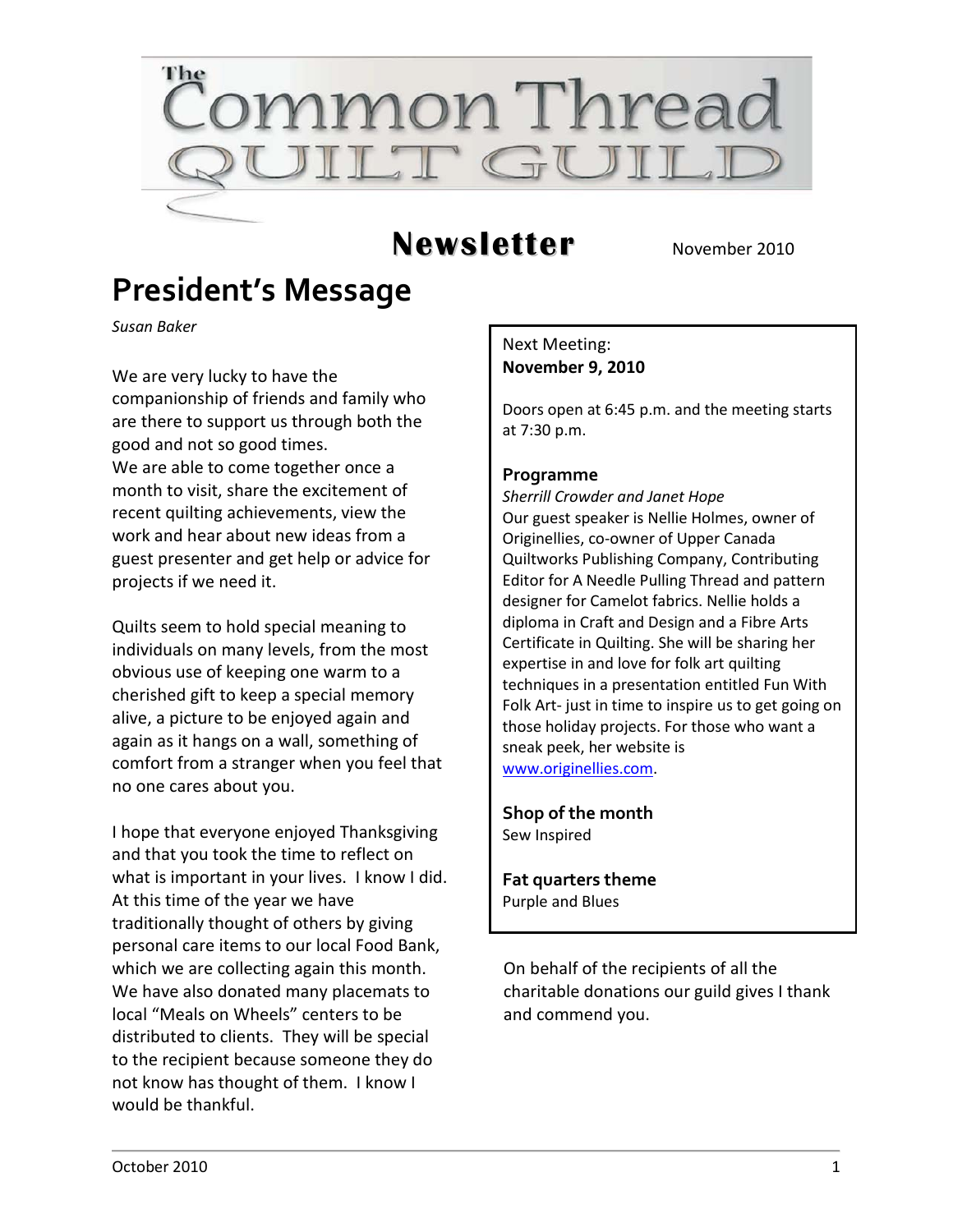| <b>President</b>                               | <b>Susan Baker</b>                                         |  |
|------------------------------------------------|------------------------------------------------------------|--|
| Vice-President Vacant                          |                                                            |  |
| <b>Past-President</b>                          | Linda Won                                                  |  |
| <b>Treasurer</b>                               | Catherine Parkinson                                        |  |
| <b>Secretary</b>                               | Susan Kirkham                                              |  |
| Program                                        | <b>Sherrill Crowder</b><br>Janet Hope                      |  |
| <b>Workshops</b>                               | <b>Sylvie Proulx</b>                                       |  |
| Library                                        | Del Jazey                                                  |  |
| <b>Membership</b><br><b>Retreats</b>           | <b>Nancy Francis</b><br>Rachel Mathews<br><b>Barb Till</b> |  |
| <b>Newsletter</b>                              | <b>Andree Faubert</b>                                      |  |
| <b>Challenge</b>                               | Johanna L. MacDougall<br><b>Nancy Stass</b>                |  |
| <b>Web Master</b>                              | <b>Christine Scharf</b>                                    |  |
| <b>Community</b><br><b>Projects</b>            | Victoria VanderLinden                                      |  |
| <b>Fat Quarter</b><br><b>Club</b>              | Cathy Newman                                               |  |
| <b>CTQG Mailing Address:</b><br>P.O. Box 62022 |                                                            |  |

RPO Convent Glenn Orleans, ON K1C 7H8

To reach members of the executive, write t[o info@commonthread.on.ca](mailto:info@commonthread.on.ca)

#### 

## **In this issue**

| President's Message              |    |
|----------------------------------|----|
| <b>Membership</b>                |    |
| Calendar 2010 - 2011             |    |
| <b>Quilt Musing</b>              |    |
| <b>Fundraising Event</b>         | 5  |
| Challenge                        | 5  |
| <b>Community Projects</b>        |    |
| On The Road                      | 8  |
| <b>Community Projects Cont'd</b> |    |
| <b>Upcoming Events</b>           | 10 |
| <b>Fat Quarter Club</b>          |    |
| <b>Workshops</b>                 |    |
|                                  |    |

#### 

## Membership

*Nancy Francis and Rachel Mathews* Guests are welcome to attend guild meetings. Guest fees for 2010-2011 are now \$5.00.

We have a total 192 members and this includes 18 new members.



**specialize in batiks, Kaffe Fassett, and McKenna Ryan**

**Store Hours Mon-Fri 10-5, Sat 9:30–4** 106 John St. N, Arnprior ON Phone (613) 623-0500 Fax (613) 623-0434 [www.sewinspired.ca](http://www.sewinspired.ca/) Email: info@sewinspired.ca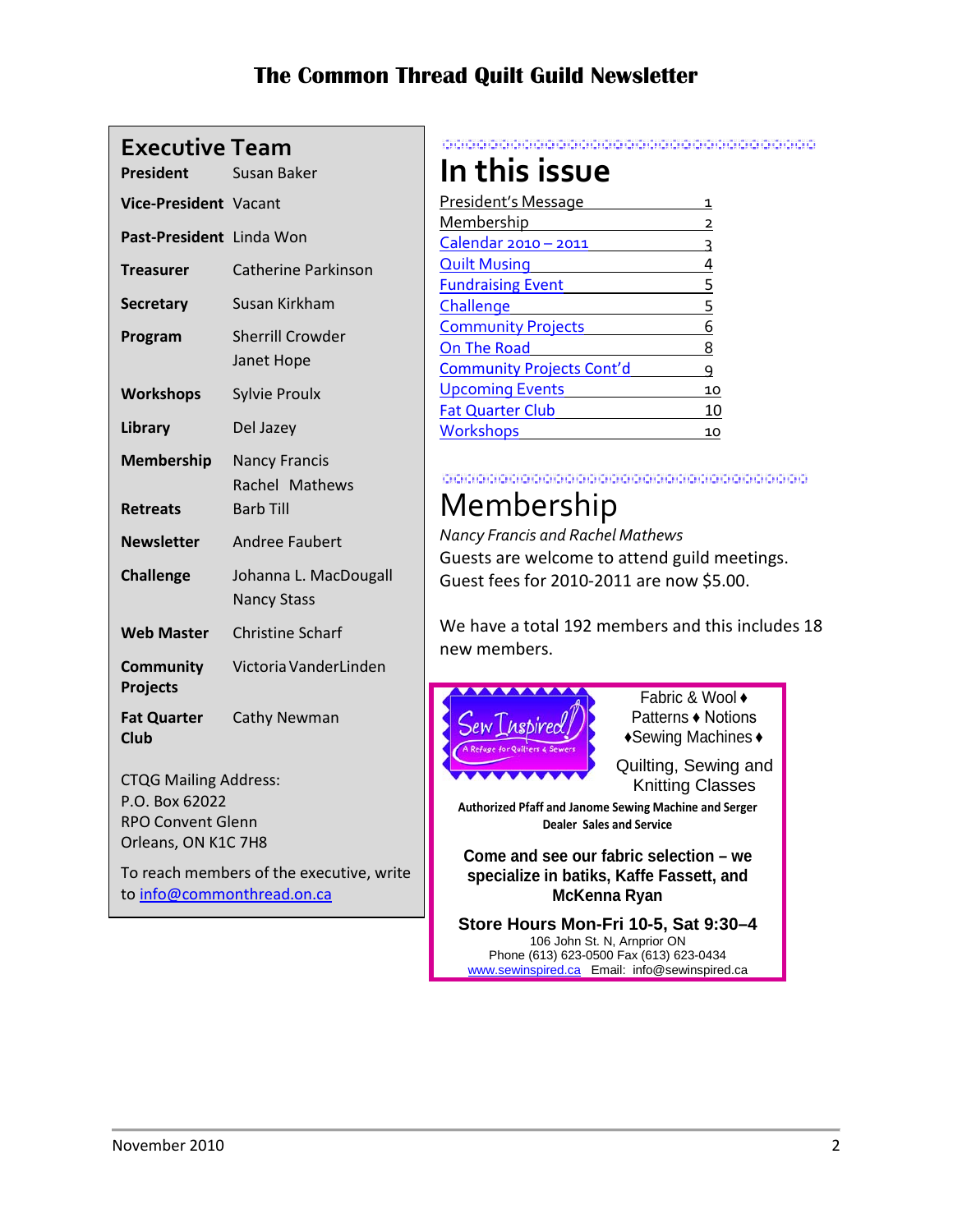|  |  | Calendar of Events 2010 - 2011 Season |  |
|--|--|---------------------------------------|--|
|--|--|---------------------------------------|--|

<span id="page-2-0"></span>

| Date                    | Event                                  | Details                                   |
|-------------------------|----------------------------------------|-------------------------------------------|
| <b>November 9, 2010</b> | Regular meeting - Collecting           | Program: Nellie Holmes                    |
|                         | toothpaste, toothbrushes and           | Shop of the month: Sew Inspired           |
|                         | other toiletries for the Gloucester    | Fat quarter theme: Purple and Blues       |
|                         | Emergency Food Cupboard.               |                                           |
| November 26-28,         | Retreat - Out-of-town                  |                                           |
| 2010                    | NavCan, Cornwall                       |                                           |
| December 14, 2010       | Regular meeting                        | Program: Holiday Social                   |
|                         |                                        | Shop of the month: Quilty Pleasures       |
|                         |                                        | Fat quarter theme: Red & Green and        |
|                         |                                        | Christmas fabrics                         |
| January 11, 2011        | Regular meeting                        | Program: Karen Goetzinger                 |
|                         |                                        | Shop of the month: TBA                    |
|                         |                                        | Fat quarter theme: Tone on tone, Neutrals |
| January 28-30, 2011     | Retreat - In-town                      |                                           |
| January 29, 2011        | <b>Workshop: Machine Quilting</b>      | Instructor: Michele                       |
|                         |                                        | Location: Roy Hobbs                       |
| February 8, 2011        | Regular meeting                        | Program: TBA                              |
|                         |                                        | Shop of the month: Running Stitch         |
|                         |                                        | Fat quarter theme: Reds, Pinks, Burgundy  |
| February 26, 2011       | <b>Workshop: Design with 4 Patches</b> | Instructor: Michele                       |
|                         |                                        | Location: Roy Hobbs                       |
| March 8, 2011           | Regular meeting                        | Program: TBA                              |
|                         |                                        | Shop of the month: MadAboutPatchwork      |
|                         |                                        | Fat quarter theme: Asian Fabrics          |
| March 25-27, 2011       | Retreat - In-town                      |                                           |
| April 2, 2011           | <b>Workshop: Celtic Table Runner</b>   | Instructor: Vicky                         |
|                         |                                        | Location: Roy Hobbs                       |
| April 12, 2011          | Regular meeting                        | Program: TBA                              |
|                         | Challenge Quilts due in by 9 pm        | Shop of the month: The Country Quilter    |
|                         | sharp                                  | Fat quarter theme: Polka dots             |
|                         |                                        |                                           |
| April 30, 2011          | <b>Workshop: Organize your Scraps</b>  | Instructor: Michele                       |
|                         |                                        | Location: Roy Hobbs                       |
| May 10, 2011            | Regular meeting                        | Program: TBA                              |
|                         | Voting on the Challenge quilts         | Shop of the month: Heirloom Quilts        |
|                         | submitted at the April meeting         | Fat quarter theme: Florals                |
|                         |                                        |                                           |
| June 14, 2011           | Regular meeting                        | Program: TBA                              |
|                         |                                        | Shop of the month: Aunt Beth              |
|                         |                                        | Fat quarter theme: Children's fabrics     |
|                         |                                        |                                           |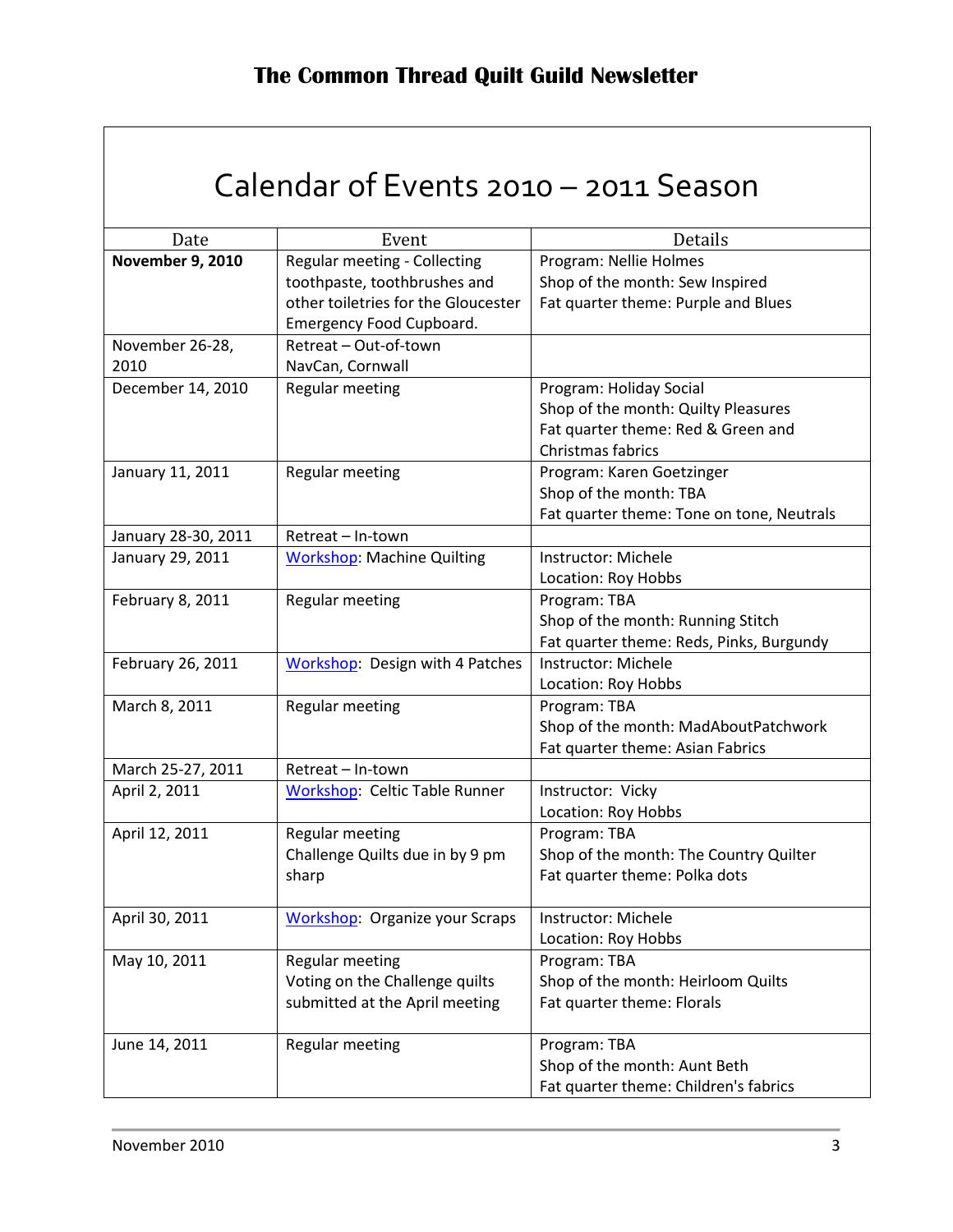# <span id="page-3-0"></span>Quilt Musing for November 2010

#### *Jane Maddin*

I made my first quilt 29 years ago (I was 2) but I didn't consider myself to be a quilter until I took a machine quilting course and then a machine piecing course (yes, it was sort of the wrong order, but it worked!) As time went on, I made lots of quilts, using lots of different techniques and I took as many courses as I could! (You ALWAYS learn something on a course – maybe not what the teacher meant to teach you!!) Then I signed up for a class to make an Amish Double Wedding ring. The sample was BEAUTIFUL! It was made with batiks and the middle parts were black and it was striking. I signed up! When I arrived at the Community Centre I was greeted at the door by the teacher. She wanted to know what I was doing with my sewing machine. I was gobsmacked! I had signed up for a hand piecing course. "I don't DO hand piecing!" I wailed. But I carried my stack of fabric in, found a spot and set myself up. I had obviously missed the part of the paperwork with the supply list on it that said it was hand piecing! I grumbled and mumbled as I learned how to make the parts of the pattern, how to create templates and how to mark the stitch lines on the back of my pieces. And I put together the first few pieces, not very happily, grumbling rather at how slow it was and how long it would take...

The corner stones of this quilt were paper pieced, which I had never done before. So I learned how to do that and was quite pleased. The course (in my mind) wasn't a complete wash-out.

After the class, I took the whole thing home with me and put it up on my design wall. I made a couple more of the corner stones. And there it hung. And hung. And hung. Until one hot summer day, I opened the window in the quilt studio, and left the room. When I came back, my entire quilt was on the floor, blown around the room by a sudden errant breeze. Sighing with exasperation, I picked up as many of the pieces as I could find and stuffed them into a box. And there they remained. When I rearranged the studio, I discovered more pieces of the quilt lying around, and I stuffed them in too. That was 2007, as near as I can pinpoint. We moved across Canada in 2009.

Two weeks ago, I needed some hand work to take with me to a gathering of quilters. And as I stood in the doorway of the new quilt studio, the little box leapt out at me. "Well," I thought. "I could take a piece of batting and lay it out. Then, at least, I would know whether it was all there or not." So I grabbed the box and a chunk of batting and off I headed.

For a wonder the quilt *was* all there. The instructions were too. (Good thing as I had forgotten how to do the paper piecing!) I laid it all out, marvelling at how much of it I had actually finished, oh so long ago. And, muttering again about how long it was going to take, I found the needle (even the thread and a needle were packed with it!), threaded it and set to work. To my intense surprise, I rediscovered my love of hand piecing. I'm not trying to convince anyone else, and I certainly wouldn't give up machine piecing, BUT nothing beats the pleasure of seeing those units go together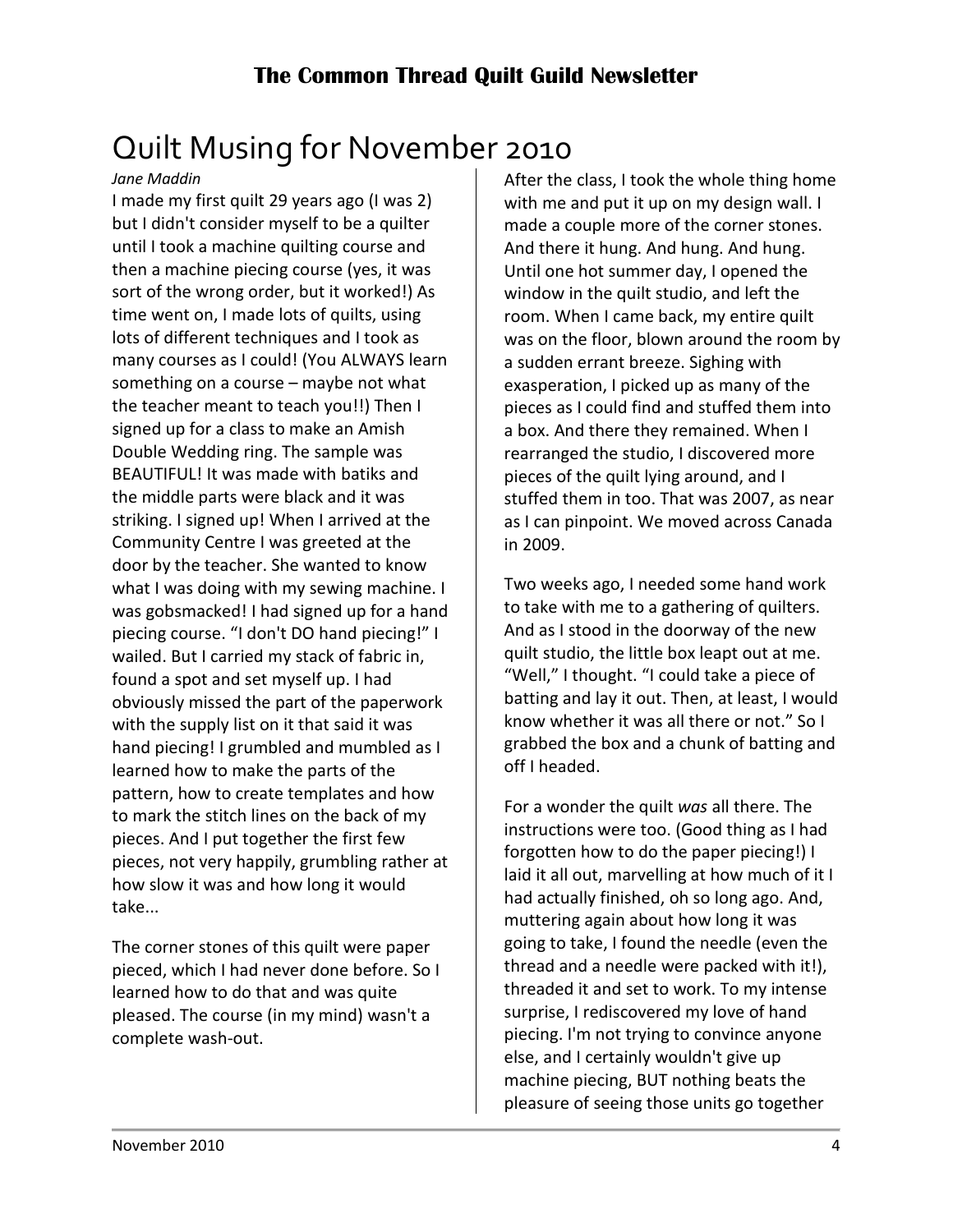to make a block. There is no worry about the bobbin thread running out or the power going off (although hand piecing in the dark wouldn't be too simple!) And of course you can chat while you do hand work! My Amish Double Wedding Ring is coming along. I'm not quite halfway through the quilt, and I intend to machine quilt it when it is done, but I'm loving the hand piecing. So, however you quilt, I hope you enjoy the process!

#### <span id="page-4-0"></span>, di secondo del provincia del control de la provincia del control de la provincia del control de la provincia<br>La provincia de la provincia del control de la provincia del control de la provincia de la provincia del contr Fundraising Event

During our November meeting we will once again be collecting toothpaste, toothbrushes and other toiletries for residents finding it necessary to get help from the **Gloucester Emergency Food Cupboard.**

The food cupboard provides families that find themselves in a crisis situation with basic grocery items. When a family is in crisis often the basic toiletries we take for granted are the main items they skip when shopping for necessities. The food cupboard's budget provides for the purchase of food items only. They rely on the community through fundraising events like ours for other items.

When the food cupboard has a supply of toiletries the clients are able to choose 1 item per family member as a bonus. This is a pleasant experience for families as it is also a very satisfying experience for our volunteers when they can offer a little extra during the holiday season.

You may drop off your donation at the sign in desk where Pauline McNally will be there to receive them.

Thank You, Guild Executive



New Location 2679 Alta Vista Dr., Ottawa ON K1V 7T5 (Alta Vista Shopping Centre – Alta Vista Dr. At Bank St.) **613-521-9839**

Open Monday to Thursday 10 to 5:30  $\cdot$  Saturday 10 to 5 Friday 10 to 5 (except July & August)

# <span id="page-4-1"></span>Challenge

A big thank you to all who signed up for the challenge. All the fabric bags have been





sold! I've received positive feedback on the theme, Bear(s), (BTW Shirley – it's Bear not BARE!), and also on the fact that wheelchair quilts can be made for & judged in the challenge.

Looking forward to hearing how you are coming along with your challenge quilts and hoping you are enjoying yourselves.

Johanna & Nancy



Frances O'Neill Ouilter

Fran's Quilting Services Workshops, Commissions, Private Instructions, Patterns

#### BY APPOINTMENT ONLY

60 Sparrow Way Ottawa, Ontario CANADA K1V 9H5 Tel: (613) 733-7865 E-mail: franquilts@rogers.com Website: www.fransquilting.con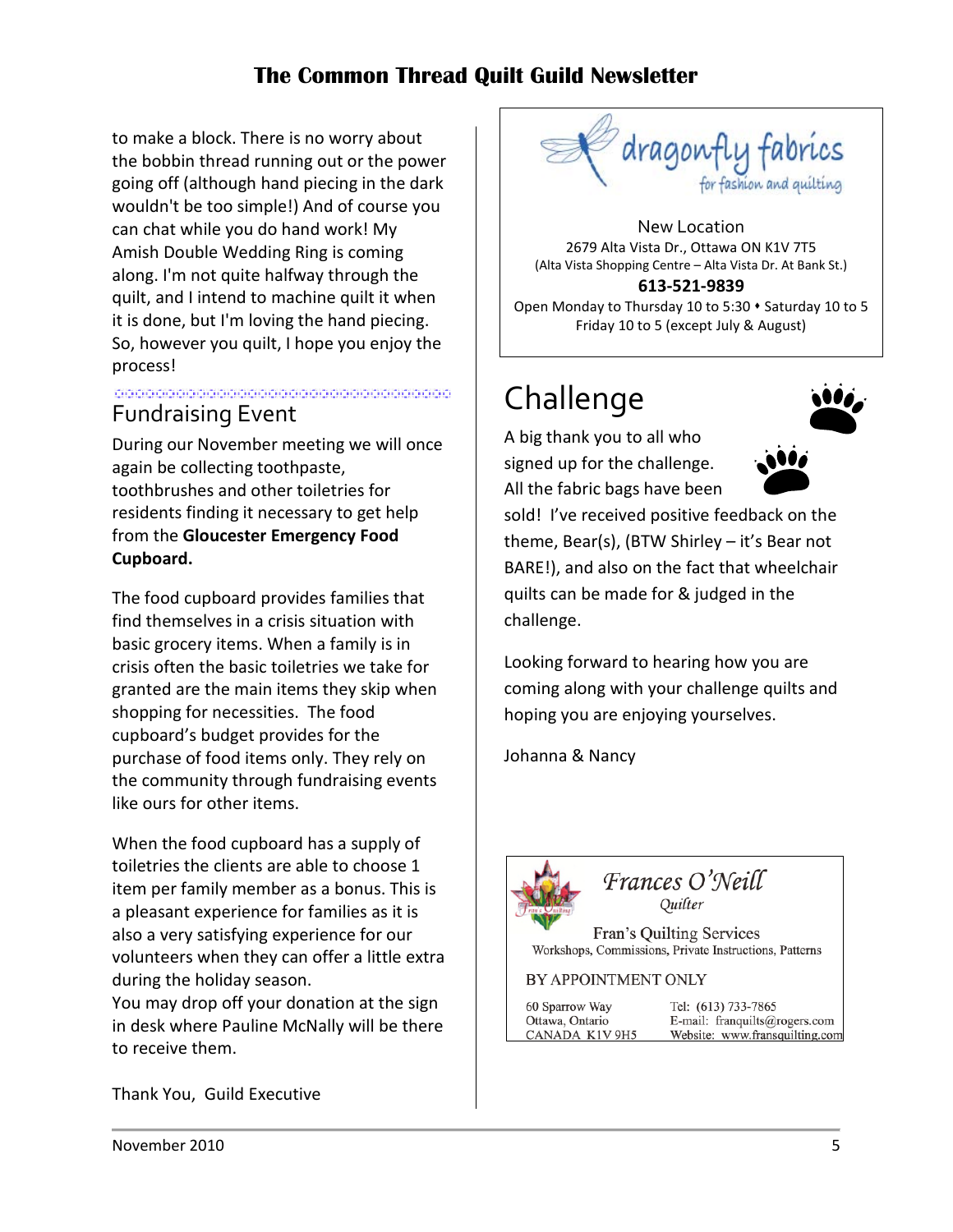

## **Karine's Quilting Touch** Quilt making services

**Karine Chapleau** [kchapleau@rogers.com](mailto:kchapleau@rogers.com)

(613) 824-9598

**Appointment required!** Services guaranteed Pick-up and delivery service available Bilingual service available

- Special occasion coming up? Why not have a memory quilt made? Let me quilt it for you!
- Do you have that quilt top that just needs quilting? Let me help you. Give me a call.
- Get your quilt back within a month!

**Upon presentation of this ad and your guild membership card, you will receive 10% off any quilting services.**

**SIZE MATTERS: Check out the size requirements: for optimum utility, please make your Cuddle Quilts 18" x 24", or make them 22" square. Our battings and backings are cut 24"x 24" to finish 22" square. It is up to you to provide for the 18" x 24".**



# <span id="page-5-0"></span>Community Projects

*Victoria VanderLinden* Committee: Barb Donaldson, Catherine Senecal and Victoria VanderLinden

**How does the committee work**? You can sign out a bag of donated fabric to sew into a top or finished quilt; or sign out a quilt top to be quilted; or donate a quilt; or donate fabric and batting-come see us for details. Remember: we will pay for your batting if you quilt a quilt for us. Or contact us ahead of the meeting and we will bring a batt cut to the size of the quilt you have made.

**30 quilt kits have been signed out over the past year. If your top/quilt is done, remember to bring it in with you. We need quilts for deliveries to CHEO (oncology) and the Eastern Ontario Resource Centre.**

**1)** The Common Thread Quilt Guild collects monthly donations of Cuddle Quilts for use at the General Campus of the Ottawa Hospital. The tiny at-risk babies look less clinical in their quilt-covered bed, and the families take the quilts home. Barb Donaldson can tell you more about sizes, can show you patterns, and can give you donated fabrics and batting. **Our goal for the year is 420 quilts**.

**17 were delivered in October**. Because bad weather cancelled the December 2009 meeting, the Christmas themed Cuddle Quilts delivered to us in January are still waiting to be handed out at the General. Please continue to give, but don't especially make seasonal quilts this year.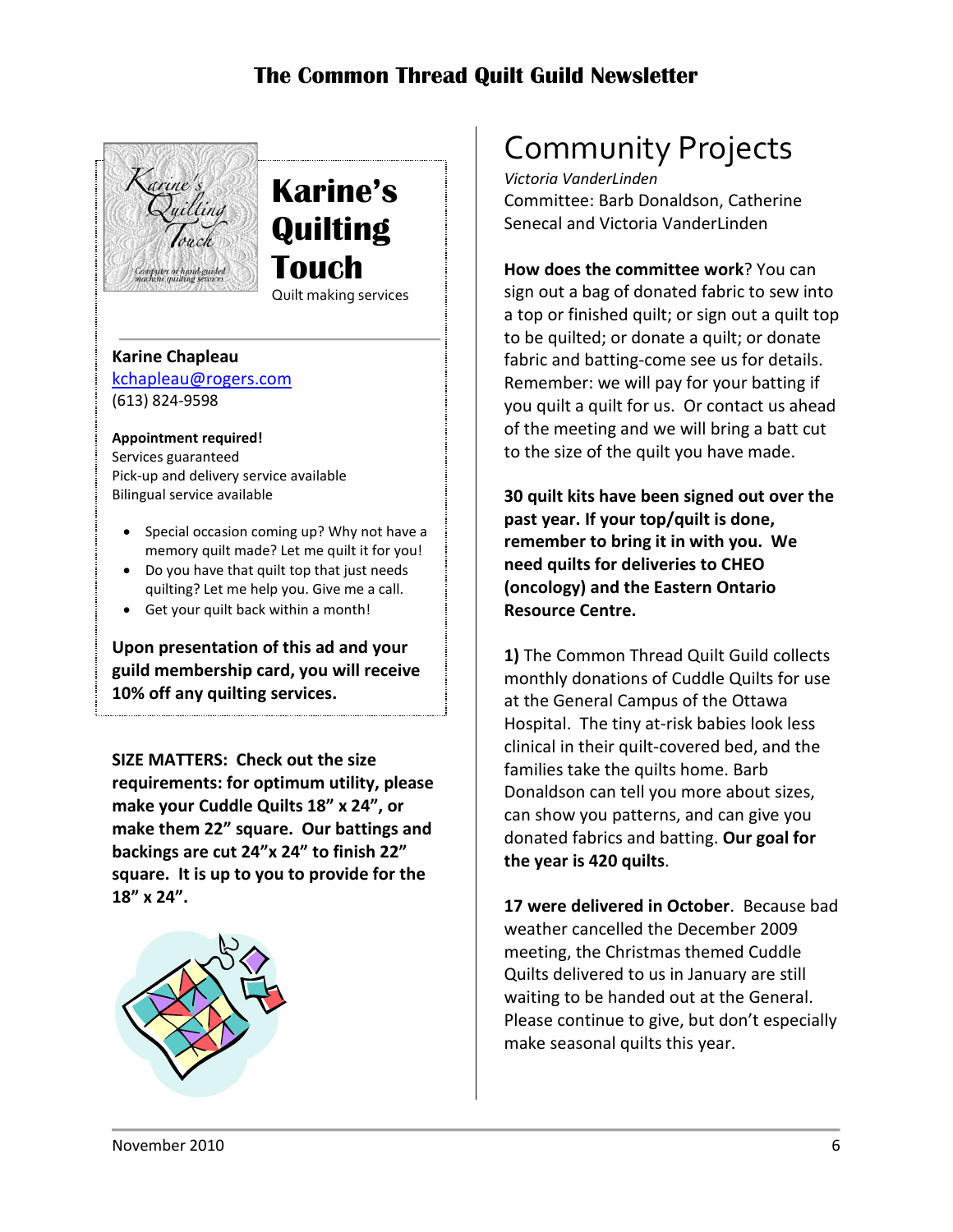**2)** We support the Victims of Violence outreach program with young child/teen/adult themed Comfort Quilts (40" x 60"**). Starting this fall, they will be distributed through the Eastern Ottawa Resource Centre, Tenth Line Road, Orleans.**

**3)** We support the St. Mary's Community Outreach Centre with baby/child themed quilts (anything from 30" x 40" to 40" x 60"). The young mothers benefit from counseling and instruction.

#### **4) CHEO Children's Oncology**

We are collecting 50 child (anything from 30" x 40" to 40" x 60") and 20 teenage (40" x 60") quilts for the CHEO Children's Oncology unit. The first delivery will go in **November**. Would you like to contribute a quilt to it?

SE SE CONSIDENTE COMPONIUM DE LOS DIMITION DE COMPONIUM DE LOS DIMITION DE LOS DIMITION DE LOS DIMITION DE LOS<br>1 - NU DE LOS DE LOS DE LOS DE LOS DE LOS DE LOS DE LOS DE LOS DE LOS DE LOS DE LOS DE LOS DE LOS DE LOS DE LO<br> Playtime

#### Summer Contest 2010

#### **You ladies have done it again- we have received 511 placemats from 40 participants!**

- 43 signed out kits. If you are one of the 10 who did not bring in the finished placemats by October, please bring them as soon as you are able.
- **The participants have all been assigned** ticket numbers.
- $\delta$  Doubling up on the tickets of members who used donated fabrics (blessings on each and every one of you! VV) means that the draw will take place from 704 tickets. The winner takes home a cheque for \$50.00.
- 300 placemats have been delivered to the Eastern Ottawa Resource Centre.

211 placemats have been delivered to the King's Daughters Meals on Wheels program administered from 670 Albert St., Ottawa.

The Committee thanks all of the members who played this summer, and would like to know something: should we continue to collect placemats? Drop by and let us know if you think that this is a good way to help others, and to help you use up panels and scraps from your projects.

## Meals on Wheels

The delivery people get to know their clients. The volunteers from 670 Albert Street look



forward to selecting the perfect placemat for each one from the 211 we have given.

The following message is from Jill Dodd, Coordinator of Volunteers: *Thank you so much for bringing in all the beautiful placemats for our clients. These stats come from our 2009-2010 Annual Report.*

*The number of meals served to our clients was 115,234. (Of these 61, 763 were hot meals and 53,471 were frozen meals) We served 1303 clients using 489 volunteers.*

You can find out more about Meals on Wheels at our website:

[www.mealsonwheels-ottawa.org](http://www.mealsonwheels-ottawa.org/) We also have a Facebook page:

[www.facebook.com/mealsonwheelsottawa](http://www.facebook.com/mealsonwheelsottawa)

**Community Projects continued on page 10**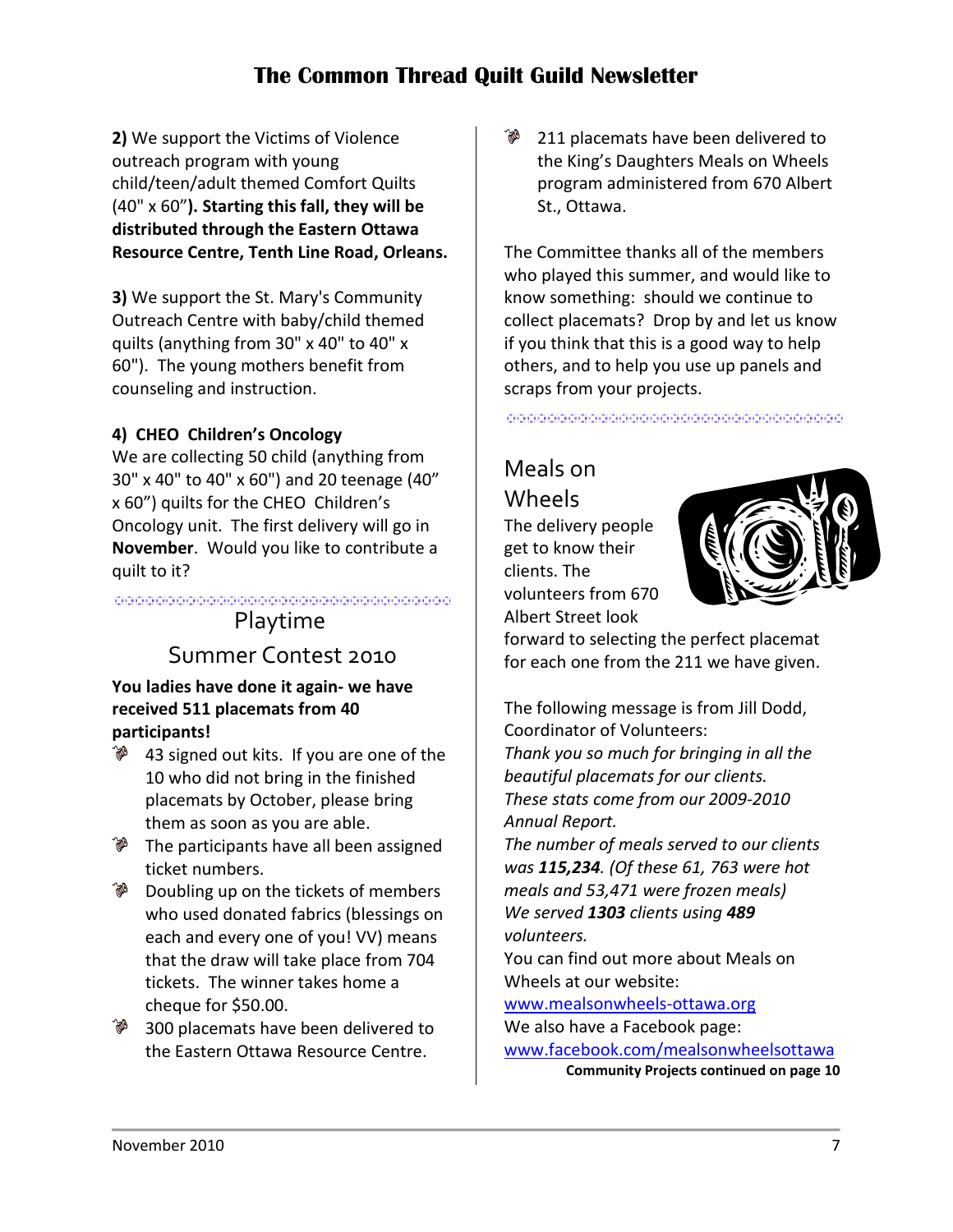



# <span id="page-7-0"></span>On the Road

*Susan Campbell* When my husband &

I travel, one of the first things I search for, are quilt stores in the area. Sometimes the place we visit is decided because of the stores. Such was the case when we went to Ashland, New Hampshire. Keepsake quilting was the drawing card. I was suitably impressed by their selection. We were travelling with friends, non-quilters, so our

first visit was a short one. My friend went to the yarn store next door as I went to the Keepsake. The husbands stayed outside!! Here are some other quilt shops in the area.

- Peggy Anne's is in Concord. It is a small store, lovely batik.
- The Golden Geese also in Concord. We were at her door waiting for her to open, which she did before the posted time.
- The Country Heart Quilters in Plymouth was where I spent a lot! They are moving to a different spot this year.
- The Quilting Corner in Tilton is in a redeveloped mill.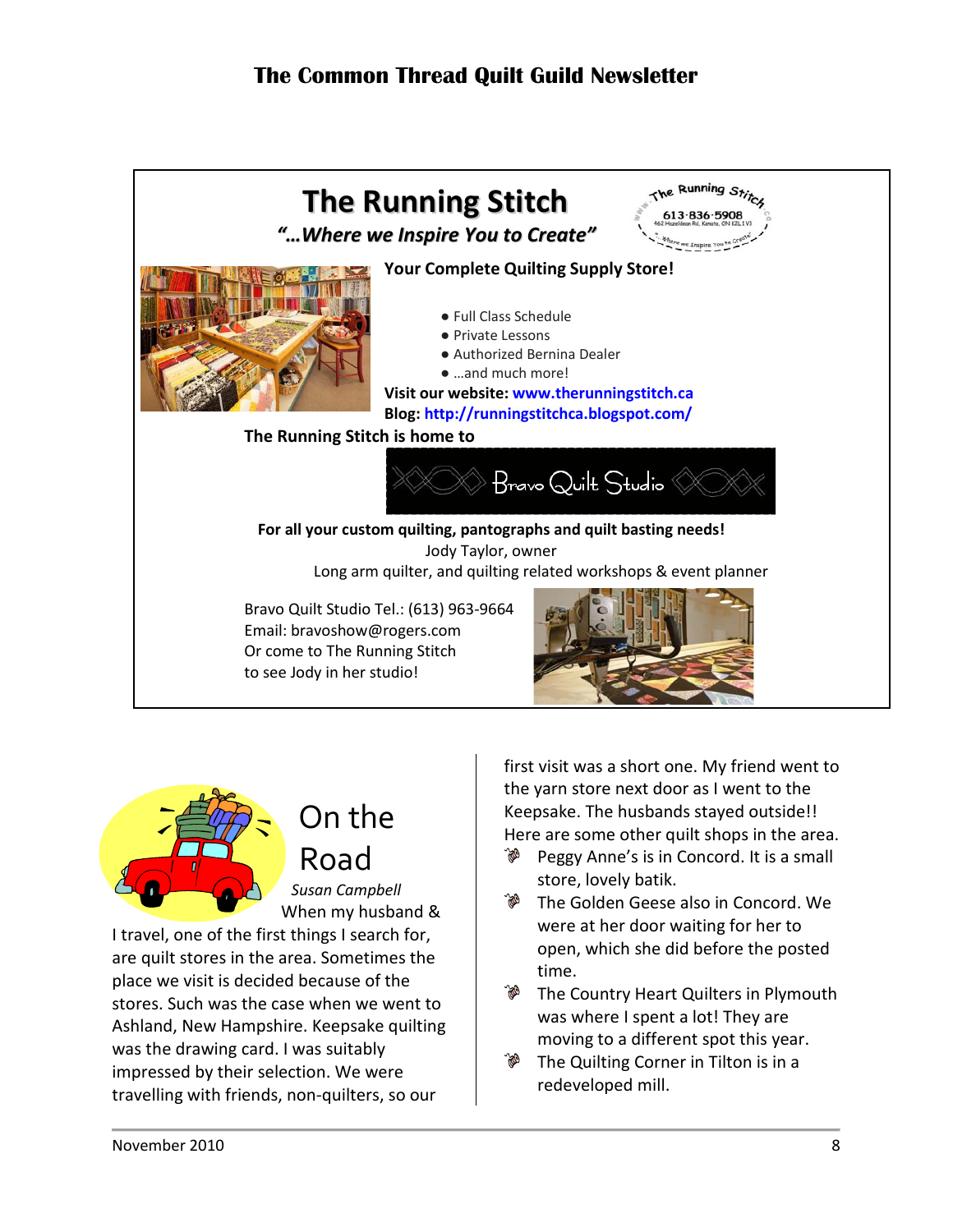The only one I would not go back to, if I was in the area, is Peggy Anne's. I really liked the others and would go back to all of them, even Keepsake. I found the customer service to be non-existent there. No chatting with the staff, not even when the fabric was being cut. The other shops were all friendly and fun people. They even tolerated my husband's sense of humour!

#### <span id="page-8-0"></span><u> 1999 - Johann Amerikaanse politike</u> Community Projects Cont'd

## Orleans Star

Go to their website to see the picture and read the story about our delivery to Eastern Ontario Resource Centre.

[http://www.orleansstar.ca/photo/Quilts-](http://www.orleansstar.ca/photo/Quilts-1198731)[1198731](http://www.orleansstar.ca/photo/Quilts-1198731)

in die bedrecht der bedrechte der er der erste die die die die die bedrechte der er der erste bedrechtet der e

### Another Satisfied Customer

We don't often receive correspondence from the families who receive our quilts, because, let's face it, they often have a lot on their mind. When we do receive thanks, multiply it by a hundred and remind yourself that many people thought the same thing as this person who found time to write: *"Thanks for the wonderful baby quilt. Olivia-Rose was kept super warm during her time at the hospital and at home, in her cradle. Her purple flannel with baby blocks on the back, and the front is Log Cabin, is Beautiful. Well done."* 

Come to our table to see Olivia-Rose (3lbs.1oz. at birth) 5 months later. Cute kid!

#### New Pattern

The 2011 Scrap Pattern is Brick by Brick, a great pattern for using up scraps. Just cut everything to one size and away you go! Three block sizes are given. Pick up your copy at the Community Projects table.

#### TRANSPORTER PROTECTIVE PROTECTIVE PROTECTIVE PROTECTIVE PROTECTIVE PROTECTIVE PROTECTIVE PROTECTIVE PROTECTIVE<br>- Protective Protective Protective Protective Protective Protective Protective Protective Protective Protectiv<br> Labels

Ladies**,** even though you are encouraged to be creative in your quilting activities, we ask you to be a conformist when attaching labels to Guild community project quilts! Please follow the guidelines below when labeling your Cuddle Quilt, or any larger quilt:

- 1) Turn the quilt face down. Locate the lower right corner.
- 2) Place the label diagonally across the corner with the words facing you
- 3) Either pin or baste the outside edge of the quilt to the label. Trim the excess label.
- 4) Attach binding to the quilt edge, catching in the edges of the label. You do not have to sew down the long edges.